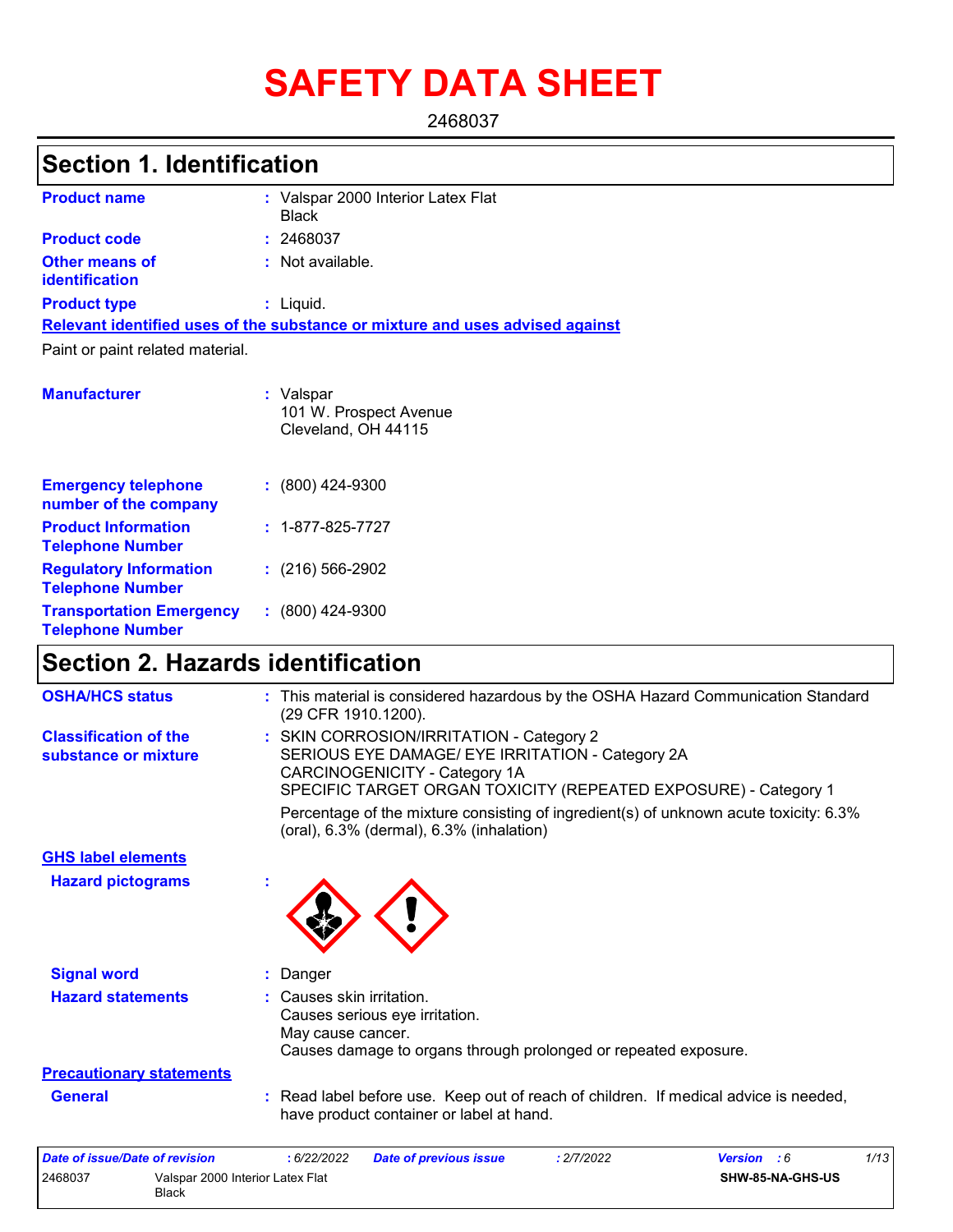### **Section 2. Hazards identification**

| <b>Prevention</b>                                 | : Obtain special instructions before use. Do not handle until all safety precautions have<br>been read and understood. Wear protective gloves, protective clothing and eye or face<br>protection. Do not breathe vapor. Do not eat, drink or smoke when using this product.<br>Wash thoroughly after handling.                                                                                                                                                                                                                                                                                       |
|---------------------------------------------------|------------------------------------------------------------------------------------------------------------------------------------------------------------------------------------------------------------------------------------------------------------------------------------------------------------------------------------------------------------------------------------------------------------------------------------------------------------------------------------------------------------------------------------------------------------------------------------------------------|
| <b>Response</b>                                   | : IF exposed or concerned: Get medical advice or attention. Take off contaminated<br>clothing and wash it before reuse. IF ON SKIN: Wash with plenty of water. If skin<br>irritation occurs: Get medical advice or attention. IF IN EYES: Rinse cautiously with<br>water for several minutes. Remove contact lenses, if present and easy to do. Continue<br>rinsing. If eye irritation persists: Get medical advice or attention.                                                                                                                                                                    |
| <b>Storage</b>                                    | : Store locked up.                                                                                                                                                                                                                                                                                                                                                                                                                                                                                                                                                                                   |
| <b>Disposal</b>                                   | : Dispose of contents and container in accordance with all local, regional, national and<br>international regulations.                                                                                                                                                                                                                                                                                                                                                                                                                                                                               |
| <b>Supplemental label</b><br>elements             | WARNING: This product contains chemicals known to the State of California to cause<br>cancer and birth defects or other reproductive harm. Adequate ventilation required when<br>sanding or abrading the dried film. If Adequate ventilation cannot be provided wear an<br>approved particulate respirator (NIOSH approved). Follow respirator manufacturer's<br>directions for respirator use. DELAYED EFFECTS FROM LONG TERM<br>OVEREXPOSURE. Abrading or sanding of the dry film may release Crystalline Silica<br>which has been shown to cause lung damage and cancer under long term exposure. |
|                                                   | Please refer to the SDS for additional information. Keep out of reach of children. Do not<br>transfer contents to other containers for storage.                                                                                                                                                                                                                                                                                                                                                                                                                                                      |
| <b>Hazards not otherwise</b><br><b>classified</b> | : None known.                                                                                                                                                                                                                                                                                                                                                                                                                                                                                                                                                                                        |

### **Section 3. Composition/information on ingredients**

| Substance/mixture     | : Mixture        |
|-----------------------|------------------|
| <b>Other means of</b> | : Not available. |
| <i>identification</i> |                  |

#### **CAS number/other identifiers**

| <b>Ingredient name</b>                | $\%$ by weight | <b>CAS number</b> |
|---------------------------------------|----------------|-------------------|
| l Calcium Carbonate                   | 1≥10 - <20     | 1317-65-3         |
| Crystalline Silica, respirable powder | ≤10            | 14808-60-7        |
| l Carbon Black                        | ≤3             | 1333-86-4         |
| Heavy Paraffinic Oil                  | $\leq$ 0.3     | 64742-54-7        |
| <b>Heavy Paraffinic Oil</b>           | $\leq 0.3$     | 64742-65-0        |

Any concentration shown as a range is to protect confidentiality or is due to batch variation.

**There are no additional ingredients present which, within the current knowledge of the supplier and in the concentrations applicable, are classified and hence require reporting in this section.**

**Occupational exposure limits, if available, are listed in Section 8.**

### **Section 4. First aid measures**

#### **Description of necessary first aid measures**

| <b>Eye contact</b>             | : Immediately flush eyes with plenty of water, occasionally lifting the upper and lower<br>eyelids. Check for and remove any contact lenses. Continue to rinse for at least 10<br>minutes. Get medical attention.                                                                                                                                                                                                                                                                                                                         |
|--------------------------------|-------------------------------------------------------------------------------------------------------------------------------------------------------------------------------------------------------------------------------------------------------------------------------------------------------------------------------------------------------------------------------------------------------------------------------------------------------------------------------------------------------------------------------------------|
| <b>Inhalation</b>              | : Remove victim to fresh air and keep at rest in a position comfortable for breathing. If<br>not breathing, if breathing is irregular or if respiratory arrest occurs, provide artificial<br>respiration or oxygen by trained personnel. It may be dangerous to the person providing<br>aid to give mouth-to-mouth resuscitation. Get medical attention. If unconscious, place<br>in recovery position and get medical attention immediately. Maintain an open airway.<br>Loosen tight clothing such as a collar, tie, belt or waistband. |
| Date of issue/Date of revision | 2/13<br><b>Date of previous issue</b><br>:6/22/2022<br>: 2/7/2022<br><b>Version</b> : 6                                                                                                                                                                                                                                                                                                                                                                                                                                                   |

| <b>Pate of Issue/Date of Tevision</b> |                                           | . <i>W L LI L</i> U L L | <u>Dale of previous issue</u> | . <i>LIII</i> LULL | <b>VEISIUII JU</b> |                  |  |
|---------------------------------------|-------------------------------------------|-------------------------|-------------------------------|--------------------|--------------------|------------------|--|
| 2468037                               | Valspar 2000 Interior Latex Flat<br>Black |                         |                               |                    |                    | SHW-85-NA-GHS-US |  |
|                                       |                                           |                         |                               |                    |                    |                  |  |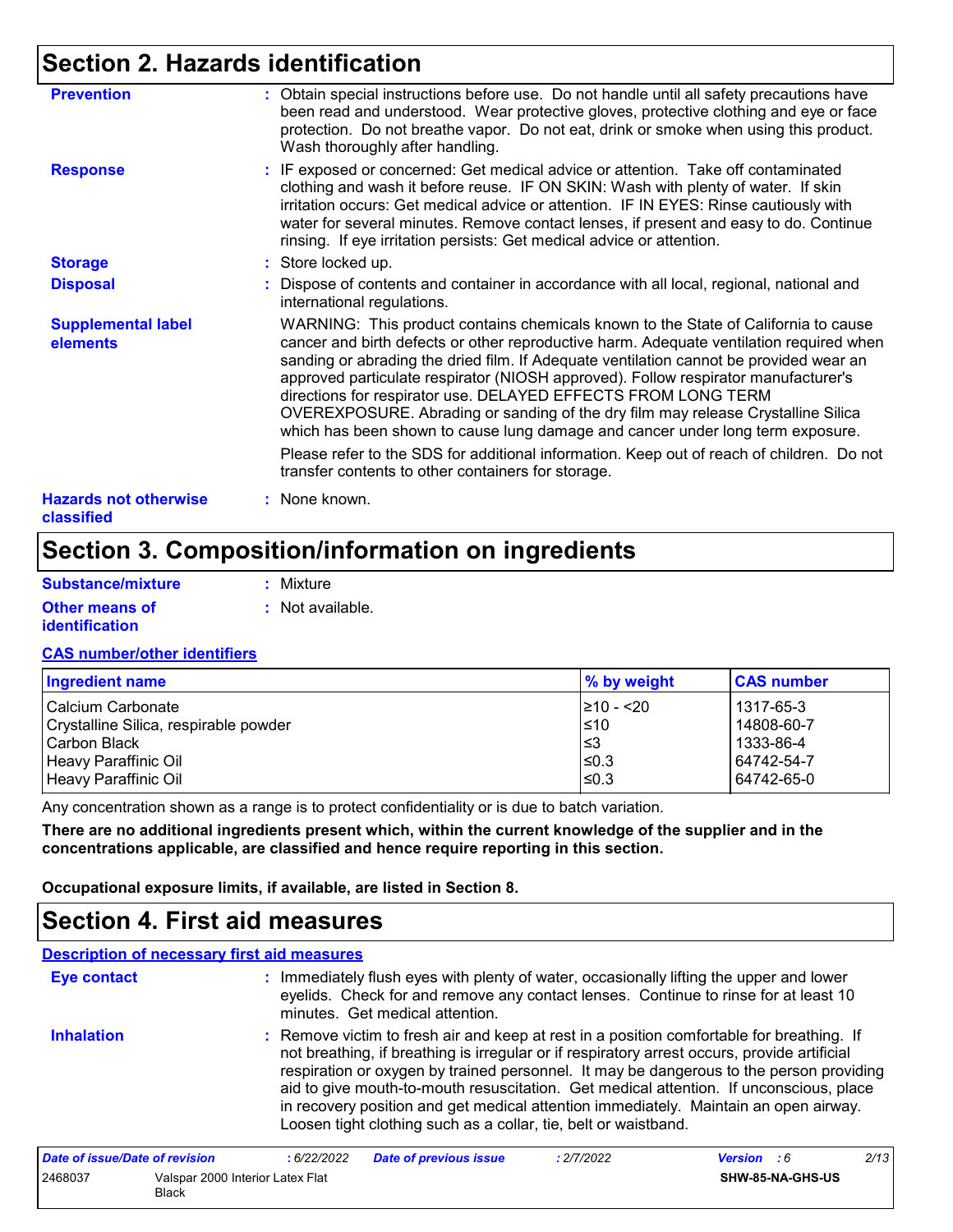## **Section 4. First aid measures**

| <b>Skin contact</b> | : Flush contaminated skin with plenty of water. Remove contaminated clothing and<br>shoes. Wash contaminated clothing thoroughly with water before removing it, or wear<br>gloves. Continue to rinse for at least 10 minutes. Get medical attention. Wash clothing<br>before reuse. Clean shoes thoroughly before reuse.                                                                                                                                                                                                                                                                                                                                                          |
|---------------------|-----------------------------------------------------------------------------------------------------------------------------------------------------------------------------------------------------------------------------------------------------------------------------------------------------------------------------------------------------------------------------------------------------------------------------------------------------------------------------------------------------------------------------------------------------------------------------------------------------------------------------------------------------------------------------------|
| <b>Ingestion</b>    | : Wash out mouth with water. Remove dentures if any. If material has been swallowed<br>and the exposed person is conscious, give small quantities of water to drink. Stop if the<br>exposed person feels sick as vomiting may be dangerous. Do not induce vomiting<br>unless directed to do so by medical personnel. If vomiting occurs, the head should be<br>kept low so that vomit does not enter the lungs. Get medical attention. Never give<br>anything by mouth to an unconscious person. If unconscious, place in recovery position<br>and get medical attention immediately. Maintain an open airway. Loosen tight clothing<br>such as a collar, tie, belt or waistband. |

| Most important symptoms/effects, acute and delayed |                                                                                                                                                                                                                                                                                                                                                                                                                 |
|----------------------------------------------------|-----------------------------------------------------------------------------------------------------------------------------------------------------------------------------------------------------------------------------------------------------------------------------------------------------------------------------------------------------------------------------------------------------------------|
| <b>Potential acute health effects</b>              |                                                                                                                                                                                                                                                                                                                                                                                                                 |
| <b>Eye contact</b>                                 | : Causes serious eye irritation.                                                                                                                                                                                                                                                                                                                                                                                |
| <b>Inhalation</b>                                  | : No known significant effects or critical hazards.                                                                                                                                                                                                                                                                                                                                                             |
| <b>Skin contact</b>                                | : Causes skin irritation.                                                                                                                                                                                                                                                                                                                                                                                       |
| <b>Ingestion</b>                                   | : No known significant effects or critical hazards.                                                                                                                                                                                                                                                                                                                                                             |
| <b>Over-exposure signs/symptoms</b>                |                                                                                                                                                                                                                                                                                                                                                                                                                 |
| <b>Eye contact</b>                                 | : Adverse symptoms may include the following:<br>pain or irritation<br>watering<br>redness                                                                                                                                                                                                                                                                                                                      |
| <b>Inhalation</b>                                  | : No specific data.                                                                                                                                                                                                                                                                                                                                                                                             |
| <b>Skin contact</b>                                | : Adverse symptoms may include the following:<br>irritation<br>redness                                                                                                                                                                                                                                                                                                                                          |
| <b>Ingestion</b>                                   | : No specific data.                                                                                                                                                                                                                                                                                                                                                                                             |
|                                                    | Indication of immediate medical attention and special treatment needed, if necessary                                                                                                                                                                                                                                                                                                                            |
| <b>Notes to physician</b>                          | : Treat symptomatically. Contact poison treatment specialist immediately if large<br>quantities have been ingested or inhaled.                                                                                                                                                                                                                                                                                  |
| <b>Specific treatments</b>                         | : No specific treatment.                                                                                                                                                                                                                                                                                                                                                                                        |
| <b>Protection of first-aiders</b>                  | : No action shall be taken involving any personal risk or without suitable training. If it is<br>suspected that fumes are still present, the rescuer should wear an appropriate mask or<br>self-contained breathing apparatus. It may be dangerous to the person providing aid to<br>give mouth-to-mouth resuscitation. Wash contaminated clothing thoroughly with water<br>before removing it, or wear gloves. |

**See toxicological information (Section 11)**

### **Section 5. Fire-fighting measures**

| <b>Extinguishing media</b>                           |                 |                                                                                       |            |                    |      |
|------------------------------------------------------|-----------------|---------------------------------------------------------------------------------------|------------|--------------------|------|
| <b>Suitable extinguishing</b><br>media               |                 | : Use an extinguishing agent suitable for the surrounding fire.                       |            |                    |      |
| <b>Unsuitable extinguishing</b><br>media             | $:$ None known. |                                                                                       |            |                    |      |
| <b>Specific hazards arising</b><br>from the chemical |                 | : In a fire or if heated, a pressure increase will occur and the container may burst. |            |                    |      |
| Date of issue/Date of revision                       | :6/22/2022      | <b>Date of previous issue</b>                                                         | : 2/7/2022 | <b>Version</b> : 6 | 3/13 |

| Date of issue/Date of revision_ |                                                  | 6/22/2022 | <b>Date of previous issue</b> | : 2/7/2022 | <b>Version</b> : 6      | 3/13 |
|---------------------------------|--------------------------------------------------|-----------|-------------------------------|------------|-------------------------|------|
| 2468037                         | Valspar 2000 Interior Latex Flat<br><b>Black</b> |           |                               |            | <b>SHW-85-NA-GHS-US</b> |      |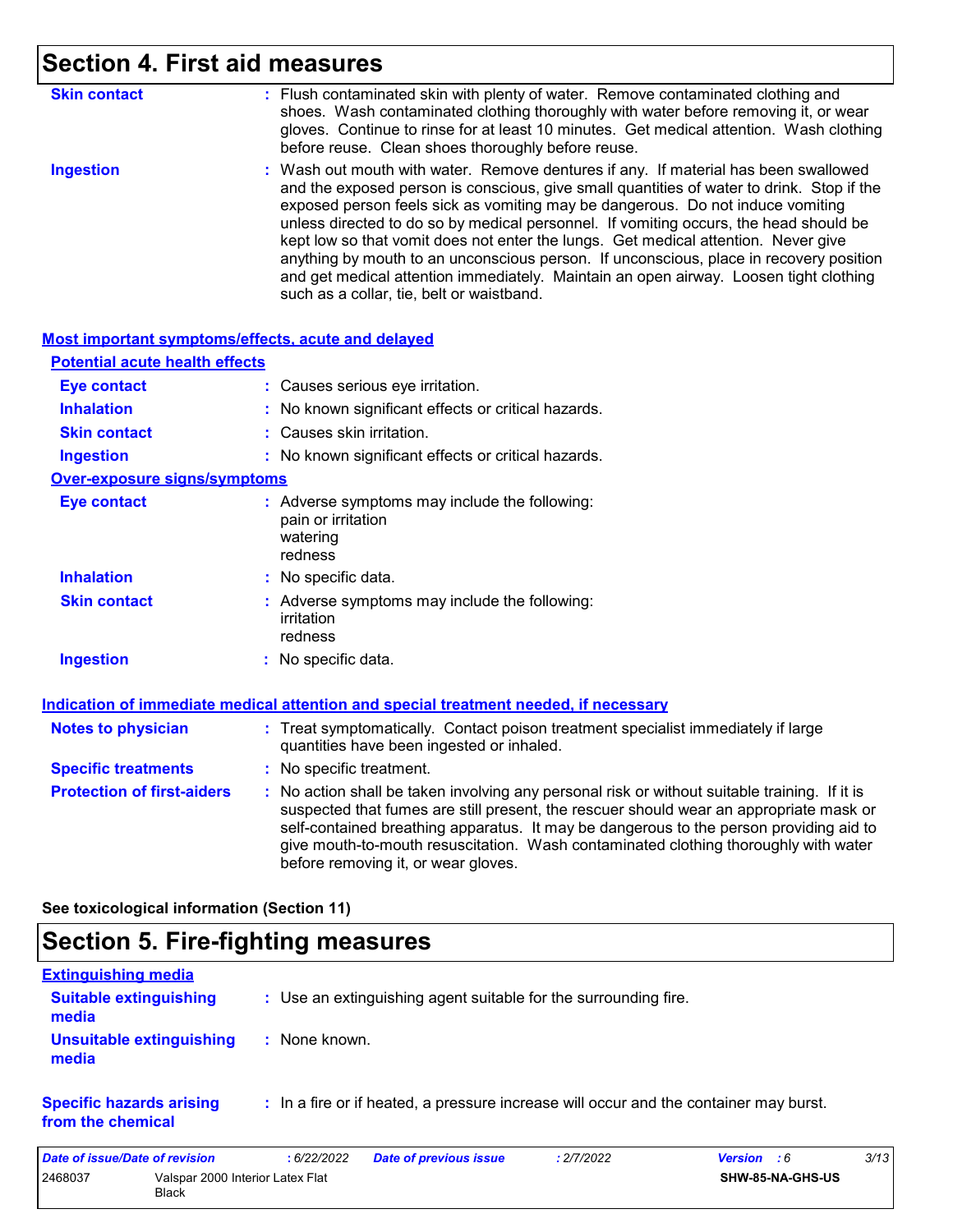### **Section 5. Fire-fighting measures**

| <b>Hazardous thermal</b><br>decomposition products       | Decomposition products may include the following materials:<br>carbon dioxide<br>carbon monoxide<br>metal oxide/oxides                                                                              |
|----------------------------------------------------------|-----------------------------------------------------------------------------------------------------------------------------------------------------------------------------------------------------|
| <b>Special protective actions</b><br>for fire-fighters   | : Promptly isolate the scene by removing all persons from the vicinity of the incident if<br>there is a fire. No action shall be taken involving any personal risk or without suitable<br>training. |
| <b>Special protective</b><br>equipment for fire-fighters | Fire-fighters should wear appropriate protective equipment and self-contained breathing<br>apparatus (SCBA) with a full face-piece operated in positive pressure mode.                              |

### **Section 6. Accidental release measures**

|                                                       | <b>Personal precautions, protective equipment and emergency procedures</b>                                                                                                                                                                                                                                                                                                                                       |
|-------------------------------------------------------|------------------------------------------------------------------------------------------------------------------------------------------------------------------------------------------------------------------------------------------------------------------------------------------------------------------------------------------------------------------------------------------------------------------|
| For non-emergency<br>personnel                        | : No action shall be taken involving any personal risk or without suitable training.<br>Evacuate surrounding areas. Keep unnecessary and unprotected personnel from<br>entering. Do not touch or walk through spilled material. Avoid breathing vapor or mist.<br>Provide adequate ventilation. Wear appropriate respirator when ventilation is<br>inadequate. Put on appropriate personal protective equipment. |
| For emergency responders                              | : If specialized clothing is required to deal with the spillage, take note of any information in<br>Section 8 on suitable and unsuitable materials. See also the information in "For non-<br>emergency personnel".                                                                                                                                                                                               |
| <b>Environmental precautions</b>                      | : Avoid dispersal of spilled material and runoff and contact with soil, waterways, drains<br>and sewers. Inform the relevant authorities if the product has caused environmental<br>pollution (sewers, waterways, soil or air).                                                                                                                                                                                  |
| Methods and materials for containment and cleaning up |                                                                                                                                                                                                                                                                                                                                                                                                                  |
| <b>Small spill</b>                                    | : Stop leak if without risk. Move containers from spill area. Dilute with water and mop up<br>if water-soluble. Alternatively, or if water-insoluble, absorb with an inert dry material and<br>place in an appropriate waste disposal container. Dispose of via a licensed waste<br>disposal contractor.                                                                                                         |
| <b>Large spill</b>                                    | : Stop leak if without risk. Move containers from spill area. Approach release from<br>upwind. Prevent entry into sewers, water courses, basements or confined areas. Wash<br>spillages into an effluent treatment plant or proceed as follows. Contain and collect<br>spillage with non-combustible, absorbent material e.g. sand, earth, vermiculite or                                                        |

diatomaceous earth and place in container for disposal according to local regulations (see Section 13). Dispose of via a licensed waste disposal contractor. Contaminated absorbent material may pose the same hazard as the spilled product. Note: see Section 1 for emergency contact information and Section 13 for waste disposal.

### **Section 7. Handling and storage**

### **Precautions for safe handling**

**Protective measures Theory of the exponential exponent (see Section 8).** Avoid exposure obtain special instructions before use. Do not handle until all safety precautions have been read and understood. Do not get in eyes or on skin or clothing. Do not breathe vapor or mist. Do not ingest. If during normal use the material presents a respiratory hazard, use only with adequate ventilation or wear appropriate respirator. Keep in the original container or an approved alternative made from a compatible material, kept tightly closed when not in use. Empty containers retain product residue and can be hazardous. Do not reuse container.

| Date of issue/Date of revision |                                  | 6/22/2022 | <b>Date of previous issue</b> | 2/7/2022 | <b>Version</b> : 6 | 4/13 |
|--------------------------------|----------------------------------|-----------|-------------------------------|----------|--------------------|------|
| 2468037                        | Valspar 2000 Interior Latex Flat |           |                               |          | SHW-85-NA-GHS-US   |      |
|                                | Black                            |           |                               |          |                    |      |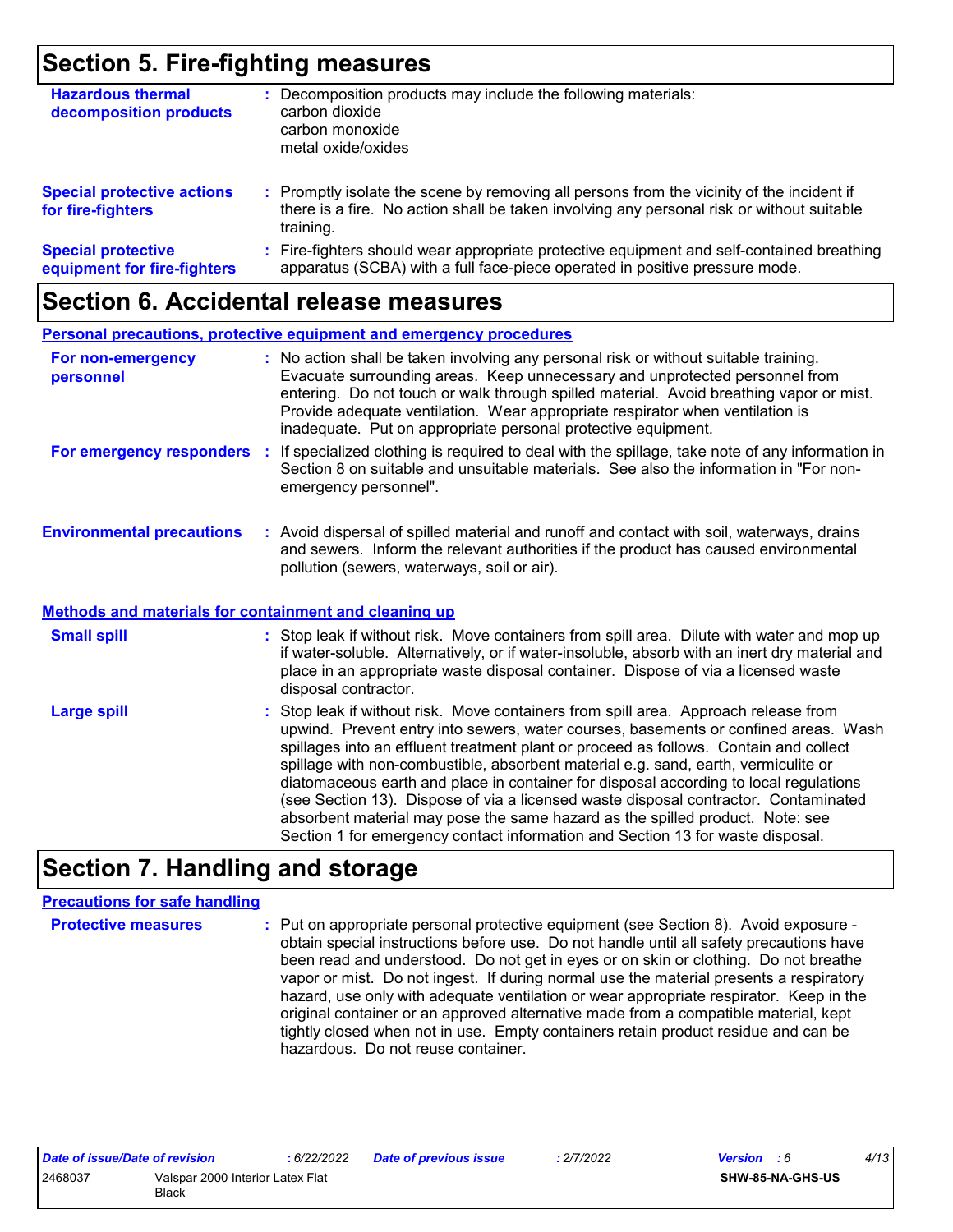### **Section 7. Handling and storage**

| <b>Advice on general</b><br>occupational hygiene                                 | : Eating, drinking and smoking should be prohibited in areas where this material is<br>handled, stored and processed. Workers should wash hands and face before eating,<br>drinking and smoking. Remove contaminated clothing and protective equipment before<br>entering eating areas. See also Section 8 for additional information on hygiene<br>measures.                                                                                                                                                                                                                                       |
|----------------------------------------------------------------------------------|-----------------------------------------------------------------------------------------------------------------------------------------------------------------------------------------------------------------------------------------------------------------------------------------------------------------------------------------------------------------------------------------------------------------------------------------------------------------------------------------------------------------------------------------------------------------------------------------------------|
| <b>Conditions for safe storage,</b><br>including any<br><b>incompatibilities</b> | : Store in accordance with local regulations. Store in original container protected from<br>direct sunlight in a dry, cool and well-ventilated area, away from incompatible materials<br>(see Section 10) and food and drink. Store locked up. Keep container tightly closed<br>and sealed until ready for use. Containers that have been opened must be carefully<br>resealed and kept upright to prevent leakage. Do not store in unlabeled containers.<br>Use appropriate containment to avoid environmental contamination. See Section 10 for<br>incompatible materials before handling or use. |

### **Section 8. Exposure controls/personal protection**

#### **Control parameters**

#### **Occupational exposure limits (OSHA United States)**

| <b>Ingredient name</b>                | CAS#       | <b>Exposure limits</b>                                                                                                                                                                                                                                                                                                                                                                                                                                                                         |
|---------------------------------------|------------|------------------------------------------------------------------------------------------------------------------------------------------------------------------------------------------------------------------------------------------------------------------------------------------------------------------------------------------------------------------------------------------------------------------------------------------------------------------------------------------------|
| Calcium Carbonate                     | 1317-65-3  | OSHA PEL (United States, 5/2018).<br>TWA: 5 mg/m <sup>3</sup> 8 hours. Form: Respirable<br>fraction<br>TWA: 15 mg/m <sup>3</sup> 8 hours. Form: Total dust<br>NIOSH REL (United States, 10/2020).<br>TWA: 5 mg/m <sup>3</sup> 10 hours. Form: Respirable<br>fraction<br>TWA: 10 mg/m <sup>3</sup> 10 hours. Form: Total                                                                                                                                                                        |
| Crystalline Silica, respirable powder | 14808-60-7 | OSHA PEL Z3 (United States, 6/2016).<br>TWA: 250 mppcf / (%SiO2+5) 8 hours. Form:<br>Respirable<br>TWA: 10 mg/m <sup>3</sup> / (%SiO2+2) 8 hours. Form:<br>Respirable<br>OSHA PEL (United States, 5/2018).<br>TWA: 50 µg/m <sup>3</sup> 8 hours. Form: Respirable<br>dust<br>ACGIH TLV (United States, 1/2021).<br>TWA: 0.025 mg/m <sup>3</sup> 8 hours. Form:<br>Respirable fraction<br>NIOSH REL (United States, 10/2020).<br>TWA: 0.05 mg/m <sup>3</sup> 10 hours. Form: respirable<br>dust |
| <b>Carbon Black</b>                   | 1333-86-4  | ACGIH TLV (United States, 1/2021).<br>TWA: 3 mg/m <sup>3</sup> 8 hours. Form: Inhalable<br>fraction<br>NIOSH REL (United States, 10/2020).<br>TWA: 3.5 mg/m <sup>3</sup> 10 hours.<br>TWA: 0.1 mg of PAHs/cm <sup>3</sup> 10 hours.<br>OSHA PEL (United States, 5/2018).<br>TWA: $3.5 \text{ mg/m}^3$ 8 hours.                                                                                                                                                                                 |
| Heavy Paraffinic Oil                  | 64742-54-7 | ACGIH TLV (United States, 1/2021).<br>TWA: 5 mg/m <sup>3</sup> 8 hours. Form: Inhalable<br>fraction<br>OSHA PEL (United States, 5/2018).<br>TWA: 5 mg/m <sup>3</sup> 8 hours.<br>NIOSH REL (United States, 10/2020).<br>TWA: 5 mg/m <sup>3</sup> 10 hours. Form: Mist                                                                                                                                                                                                                          |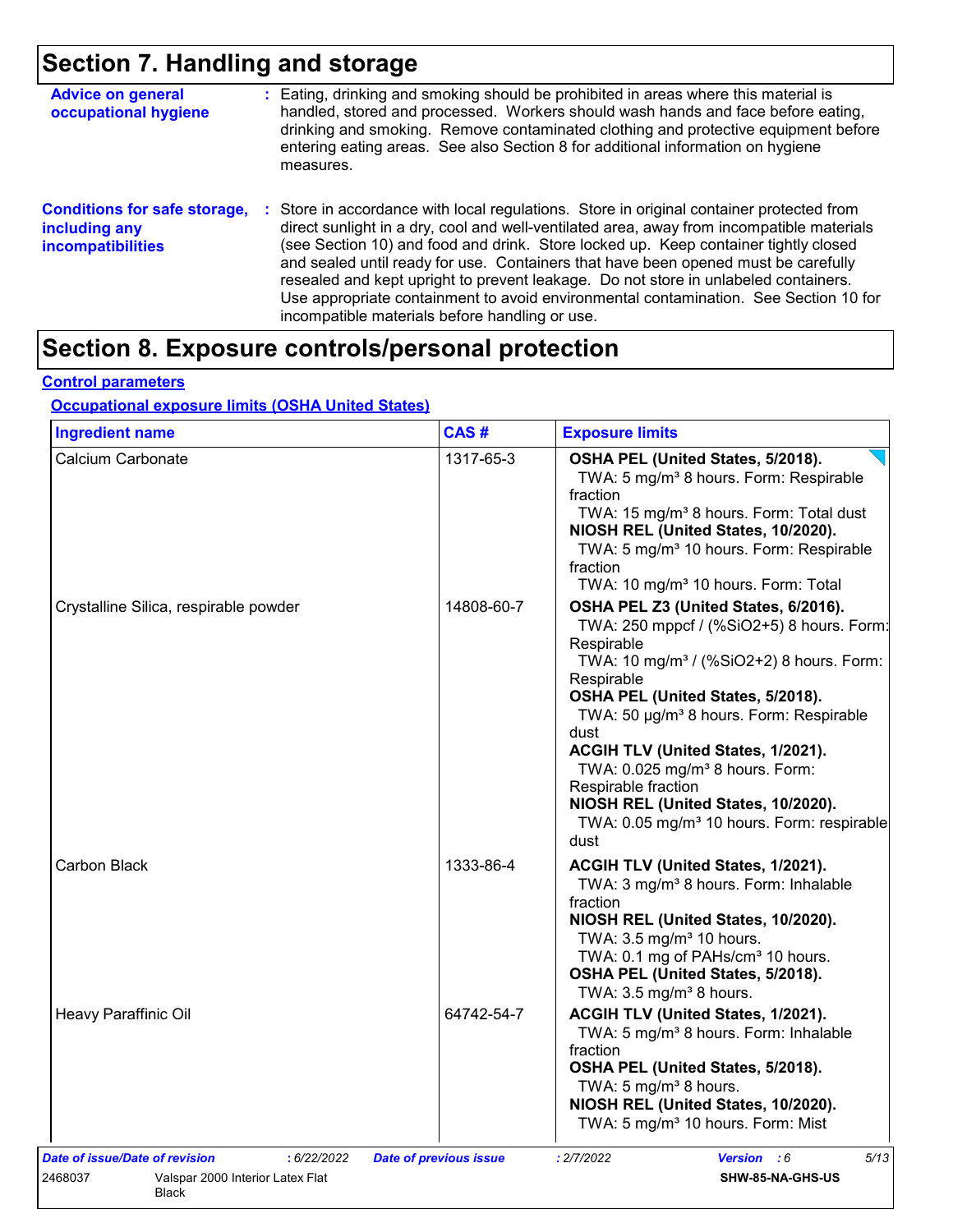### **Section 8. Exposure controls/personal protection**

| 64742-65-0<br>Heavy Paraffinic Oil | STEL: 10 mg/m <sup>3</sup> 15 minutes. Form: Mist<br>ACGIH TLV (United States, 1/2021).<br>TWA: 5 mg/m <sup>3</sup> 8 hours. Form: Inhalable<br>fraction<br>OSHA PEL (United States, 5/2018).<br>TWA: 5 mg/m <sup>3</sup> 8 hours.<br>NIOSH REL (United States, 10/2020).<br>TWA: 5 mg/m <sup>3</sup> 10 hours. Form: Mist<br>STEL: 10 mg/m <sup>3</sup> 15 minutes. Form: Mist |
|------------------------------------|---------------------------------------------------------------------------------------------------------------------------------------------------------------------------------------------------------------------------------------------------------------------------------------------------------------------------------------------------------------------------------|
|------------------------------------|---------------------------------------------------------------------------------------------------------------------------------------------------------------------------------------------------------------------------------------------------------------------------------------------------------------------------------------------------------------------------------|

#### **Occupational exposure limits (Canada)**

| <b>Ingredient name</b> | CAS#       | <b>Exposure limits</b>                                                                                                                                                                                                                                                                                                                                                                                                                                                                                                                                                                                                     |
|------------------------|------------|----------------------------------------------------------------------------------------------------------------------------------------------------------------------------------------------------------------------------------------------------------------------------------------------------------------------------------------------------------------------------------------------------------------------------------------------------------------------------------------------------------------------------------------------------------------------------------------------------------------------------|
| Quartz                 | 14808-60-7 | <b>CA British Columbia Provincial (Canada,</b><br>$6/2021$ ).<br>TWA: 0.025 mg/m <sup>3</sup> 8 hours. Form:<br>Respirable<br>CA Quebec Provincial (Canada, 6/2021).<br>TWAEV: 0.1 mg/m <sup>3</sup> 8 hours. Form:<br>Respirable dust.<br>CA Alberta Provincial (Canada, 6/2018).<br>8 hrs OEL: 0.025 mg/m <sup>3</sup> 8 hours. Form:<br>Respirable particulate<br>CA Ontario Provincial (Canada, 6/2019).<br>TWA: 0.1 mg/m <sup>3</sup> 8 hours. Form: Respirable<br>particulate matter.<br><b>CA Saskatchewan Provincial (Canada,</b><br>7/2013).<br>TWA: 0.05 mg/m <sup>3</sup> 8 hours. Form: respirable<br>fraction |
| Carbon black           | 1333-86-4  | <b>CA British Columbia Provincial (Canada,</b><br>6/2021).<br>TWA: 3 mg/m <sup>3</sup> 8 hours. Form: Inhalable<br>CA Ontario Provincial (Canada, 6/2019).<br>TWA: 3 mg/m <sup>3</sup> 8 hours. Form: Inhalable<br>particulate matter.<br>CA Quebec Provincial (Canada, 6/2021).<br>TWAEV: 3 mg/m <sup>3</sup> 8 hours. Form: inhalable<br>dust<br>CA Alberta Provincial (Canada, 6/2018).<br>8 hrs OEL: 3.5 mg/m <sup>3</sup> 8 hours.<br><b>CA Saskatchewan Provincial (Canada,</b><br>7/2013).<br>STEL: 7 mg/m <sup>3</sup> 15 minutes.<br>TWA: $3.5 \text{ mg/m}^3$ 8 hours.                                           |

#### **Occupational exposure limits (Mexico)**

|                                       | CAS#       | <b>Exposure limits</b>                                                                                    |
|---------------------------------------|------------|-----------------------------------------------------------------------------------------------------------|
| Crystalline Silica, respirable powder | 14808-60-7 | NOM-010-STPS-2014 (Mexico, 4/2016).<br>TWA: 0.025 mg/m <sup>3</sup> 8 hours. Form:<br>Respirable fraction |

#### **Appropriate engineering controls**

**:** If user operations generate dust, fumes, gas, vapor or mist, use process enclosures, local exhaust ventilation or other engineering controls to keep worker exposure to airborne contaminants below any recommended or statutory limits.

| Date of issue/Date of revision |                                           | : 6/22/2022 | <b>Date of previous issue</b> | : 2/7/2022 | <b>Version</b> : 6 |                         | 6/13 |
|--------------------------------|-------------------------------------------|-------------|-------------------------------|------------|--------------------|-------------------------|------|
| 2468037                        | Valspar 2000 Interior Latex Flat<br>Black |             |                               |            |                    | <b>SHW-85-NA-GHS-US</b> |      |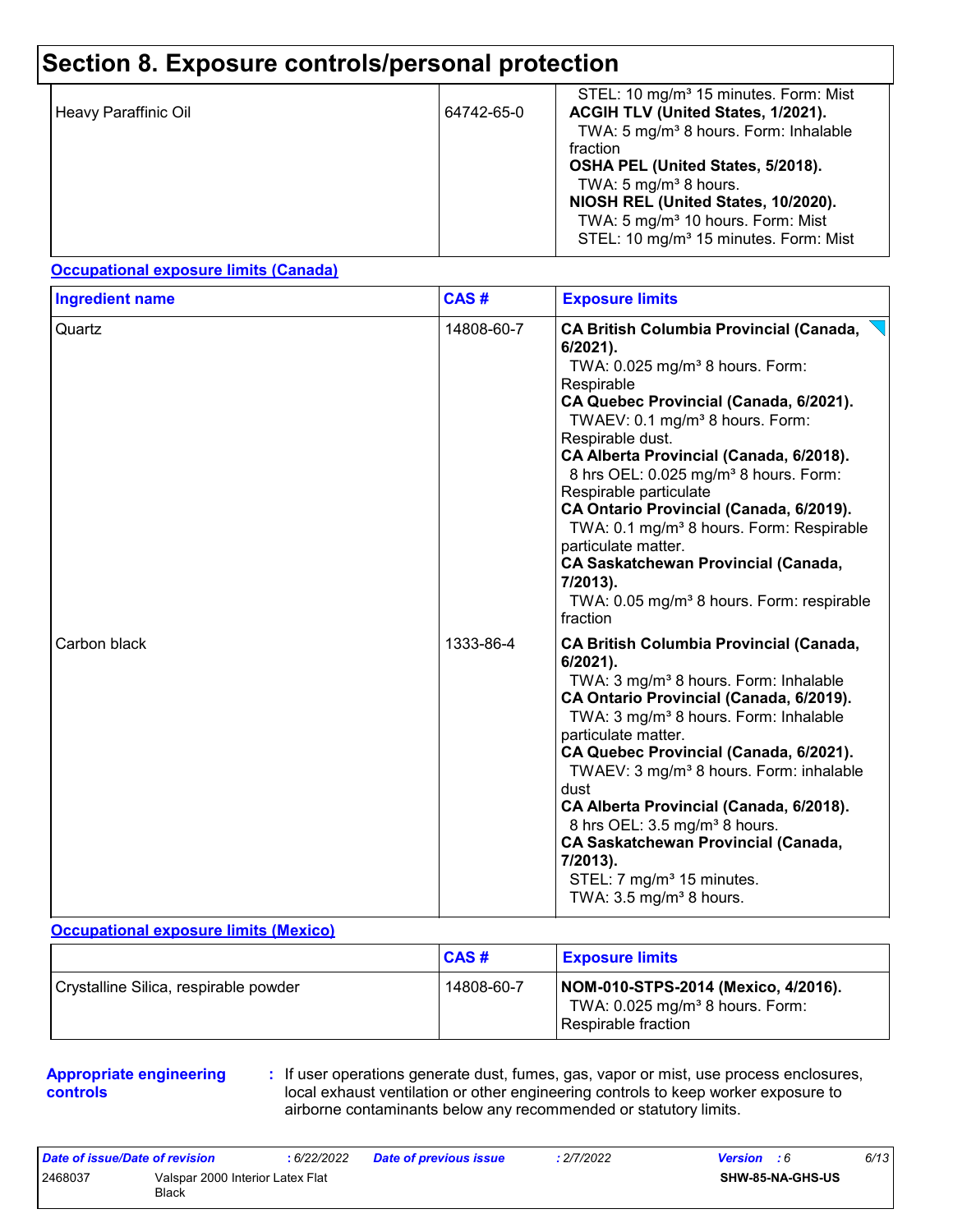### **Section 8. Exposure controls/personal protection**

| <b>Environmental exposure</b><br><b>controls</b> | Emissions from ventilation or work process equipment should be checked to ensure<br>they comply with the requirements of environmental protection legislation. In some<br>cases, fume scrubbers, filters or engineering modifications to the process equipment<br>will be necessary to reduce emissions to acceptable levels.                                                                                                                                                                                                                                                                                          |
|--------------------------------------------------|------------------------------------------------------------------------------------------------------------------------------------------------------------------------------------------------------------------------------------------------------------------------------------------------------------------------------------------------------------------------------------------------------------------------------------------------------------------------------------------------------------------------------------------------------------------------------------------------------------------------|
| <b>Individual protection measures</b>            |                                                                                                                                                                                                                                                                                                                                                                                                                                                                                                                                                                                                                        |
| <b>Hygiene measures</b>                          | Wash hands, forearms and face thoroughly after handling chemical products, before<br>eating, smoking and using the lavatory and at the end of the working period.<br>Appropriate techniques should be used to remove potentially contaminated clothing.<br>Wash contaminated clothing before reusing. Ensure that eyewash stations and safety<br>showers are close to the workstation location.                                                                                                                                                                                                                        |
| <b>Eye/face protection</b>                       | Safety eyewear complying with an approved standard should be used when a risk<br>assessment indicates this is necessary to avoid exposure to liquid splashes, mists,<br>gases or dusts. If contact is possible, the following protection should be worn, unless<br>the assessment indicates a higher degree of protection: chemical splash goggles.                                                                                                                                                                                                                                                                    |
| <b>Skin protection</b>                           |                                                                                                                                                                                                                                                                                                                                                                                                                                                                                                                                                                                                                        |
| <b>Hand protection</b>                           | : Chemical-resistant, impervious gloves complying with an approved standard should be<br>worn at all times when handling chemical products if a risk assessment indicates this is<br>necessary. Considering the parameters specified by the glove manufacturer, check<br>during use that the gloves are still retaining their protective properties. It should be<br>noted that the time to breakthrough for any glove material may be different for different<br>glove manufacturers. In the case of mixtures, consisting of several substances, the<br>protection time of the gloves cannot be accurately estimated. |
| <b>Body protection</b>                           | Personal protective equipment for the body should be selected based on the task being<br>performed and the risks involved and should be approved by a specialist before<br>handling this product.                                                                                                                                                                                                                                                                                                                                                                                                                      |
| <b>Other skin protection</b>                     | Appropriate footwear and any additional skin protection measures should be selected<br>based on the task being performed and the risks involved and should be approved by a<br>specialist before handling this product.                                                                                                                                                                                                                                                                                                                                                                                                |
| <b>Respiratory protection</b>                    | Based on the hazard and potential for exposure, select a respirator that meets the<br>appropriate standard or certification. Respirators must be used according to a<br>respiratory protection program to ensure proper fitting, training, and other important<br>aspects of use.                                                                                                                                                                                                                                                                                                                                      |

### **Section 9. Physical and chemical properties**

The conditions of measurement of all properties are at standard temperature and pressure unless otherwise indicated.

#### **Appearance**

| <b>Physical state</b>                                             | $:$ Liquid.                           |
|-------------------------------------------------------------------|---------------------------------------|
| Color                                                             | : Not available.                      |
| <b>Odor</b>                                                       | : Not available.                      |
| <b>Odor threshold</b>                                             | : Not available.                      |
| рH                                                                | : 9.5                                 |
| <b>Melting point/freezing point</b>                               | $:$ Not available.                    |
| <b>Boiling point, initial boiling</b><br>point, and boiling range | : $100^{\circ}$ C (212 $^{\circ}$ F)  |
| <b>Flash point</b>                                                | : Closed cup: Not applicable.         |
| <b>Evaporation rate</b>                                           | $\therefore$ 0.09 (butyl acetate = 1) |
| <b>Flammability</b>                                               | : Not available.                      |
| Lower and upper explosion<br>limit/flammability limit             | $:$ Not available.                    |
| <b>Vapor pressure</b>                                             | : $2.3$ kPa (17.5 mm Hg)              |

| Date of issue/Date of revision |                                                  | : 6/22/2022 | Date of previous issue | : 2/7/2022 | <b>Version</b> : 6      | 7/13 |
|--------------------------------|--------------------------------------------------|-------------|------------------------|------------|-------------------------|------|
| 2468037                        | Valspar 2000 Interior Latex Flat<br><b>Black</b> |             |                        |            | <b>SHW-85-NA-GHS-US</b> |      |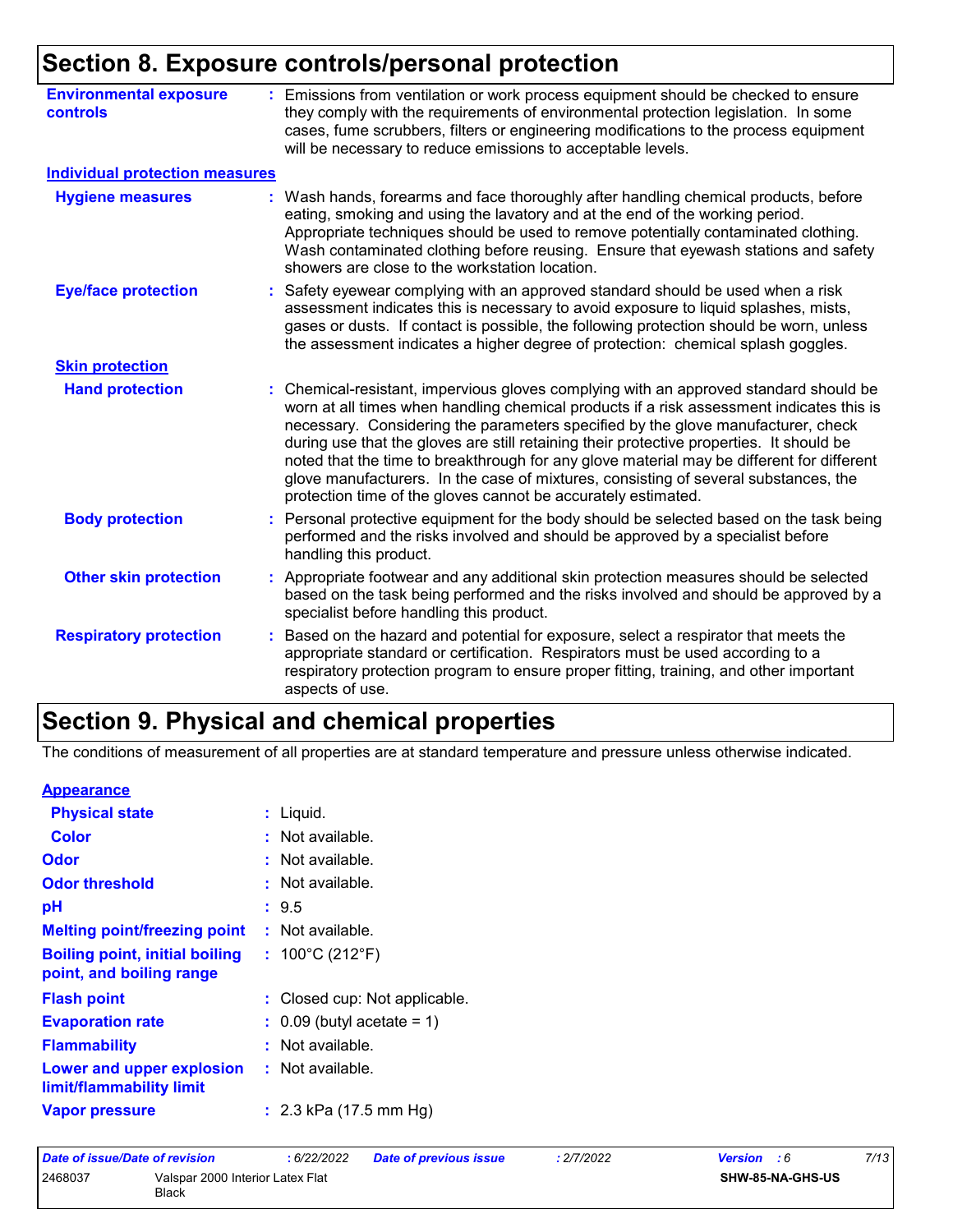### **Section 9. Physical and chemical properties**

| <b>Relative vapor density</b>                     |    | : 1 [Air = 1]                                                    |
|---------------------------------------------------|----|------------------------------------------------------------------|
| <b>Relative density</b>                           |    | : 1.15                                                           |
| <b>Solubility</b>                                 |    | : Not available.                                                 |
| <b>Partition coefficient: n-</b><br>octanol/water | ÷. | Not applicable.                                                  |
| <b>Auto-ignition temperature</b>                  |    | : Not available.                                                 |
| <b>Decomposition temperature</b>                  | ÷. | Not available.                                                   |
| <b>Viscosity</b>                                  |    | : Kinematic (40°C (104°F)): >20.5 mm <sup>2</sup> /s (>20.5 cSt) |
| <b>Molecular weight</b>                           | ÷  | Not applicable.                                                  |
| <b>Aerosol product</b>                            |    |                                                                  |
| <b>Heat of combustion</b>                         |    | $: 0.23$ kJ/g                                                    |

### **Section 10. Stability and reactivity**

| <b>Reactivity</b>                            |    | : No specific test data related to reactivity available for this product or its ingredients.              |
|----------------------------------------------|----|-----------------------------------------------------------------------------------------------------------|
| <b>Chemical stability</b>                    |    | : The product is stable.                                                                                  |
| <b>Possibility of hazardous</b><br>reactions |    | : Under normal conditions of storage and use, hazardous reactions will not occur.                         |
| <b>Conditions to avoid</b>                   |    | : No specific data.                                                                                       |
| <b>Incompatible materials</b>                | ÷. | No specific data.                                                                                         |
| <b>Hazardous decomposition</b><br>products   |    | : Under normal conditions of storage and use, hazardous decomposition products should<br>not be produced. |

### **Section 11. Toxicological information**

### **Information on toxicological effects**

**Acute toxicity**

| <b>Product/ingredient name</b>       | <b>Result</b>                          | <b>Species</b>       | <b>Dose</b>                                | <b>Exposure</b> |
|--------------------------------------|----------------------------------------|----------------------|--------------------------------------------|-----------------|
| Carbon Black<br>Heavy Paraffinic Oil | ILD50 Oral<br>LD50 Dermal<br>LD50 Oral | Rat<br>Rabbit<br>Rat | >15400 mg/kg<br>>5000 mg/kg<br>>5000 mg/kg | -<br>-          |

#### **Irritation/Corrosion**

Not available.

### **Sensitization**

Not available.

#### **Mutagenicity**

Not available.

#### **Carcinogenicity**

Not available.

#### **Classification**

| <b>Date of issue/Date of revision</b> |                                  | 6/22/2022 | <b>Date of previous issue</b> | 2/7/2022 | <b>Version</b> : 6      | 8/13 |
|---------------------------------------|----------------------------------|-----------|-------------------------------|----------|-------------------------|------|
| 2468037                               | Valspar 2000 Interior Latex Flat |           |                               |          | <b>SHW-85-NA-GHS-US</b> |      |
|                                       | <b>Black</b>                     |           |                               |          |                         |      |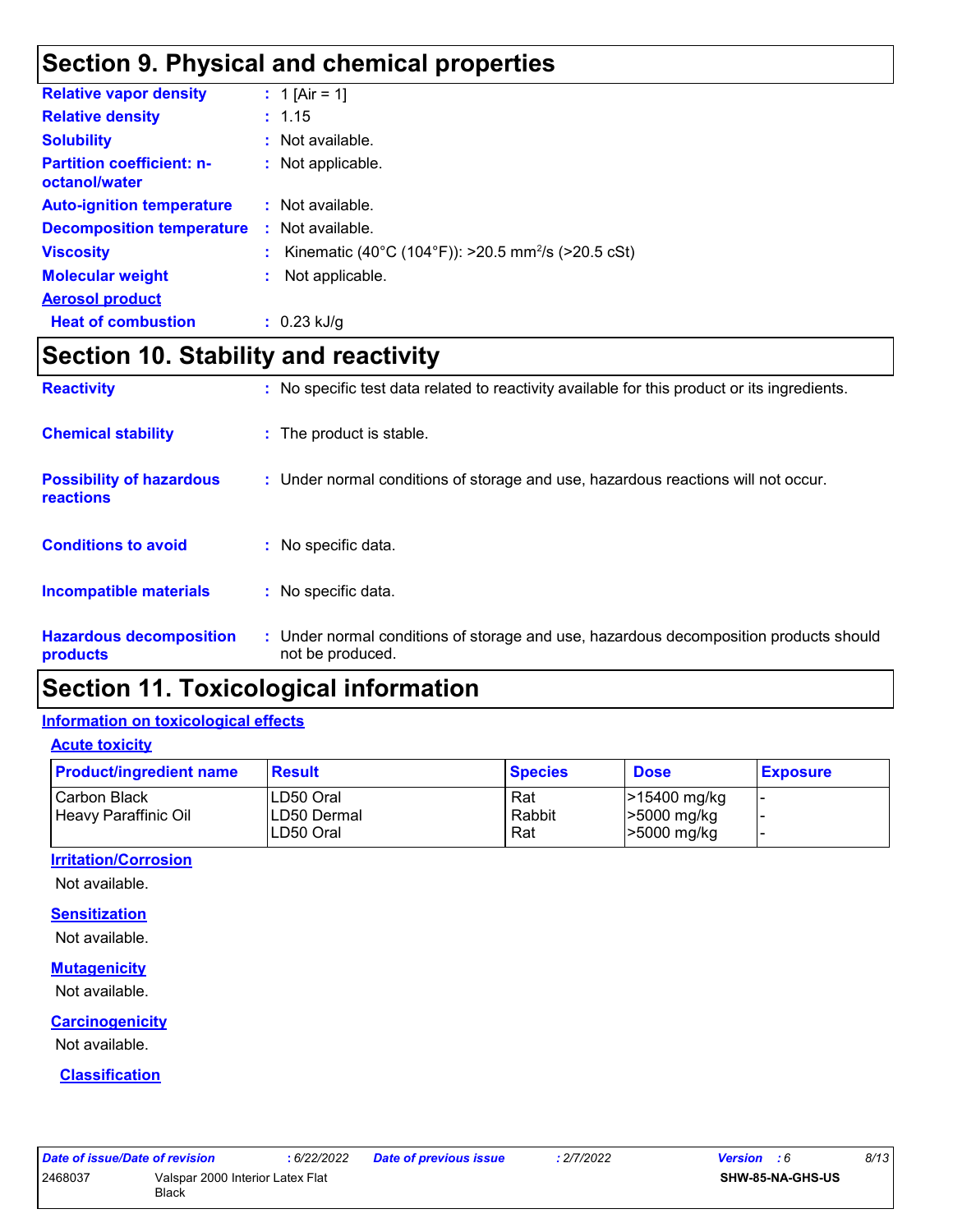### **Section 11. Toxicological information**

| <b>Product/ingredient name</b>                           | <b>OSHA</b> | <b>IARC</b> | <b>NTP</b>                      |
|----------------------------------------------------------|-------------|-------------|---------------------------------|
| Crystalline Silica, respirable<br>powder<br>Carbon Black | ı –         | 2Β          | Known to be a human carcinogen. |

#### **Reproductive toxicity**

Not available.

### **Teratogenicity**

Not available.

#### **Specific target organ toxicity (single exposure)**

| <b>Name</b>       | <b>Category</b> | <b>Route of</b><br><b>exposure</b> | <b>Target organs</b>               |
|-------------------|-----------------|------------------------------------|------------------------------------|
| Calcium Carbonate | Category 3      |                                    | Respiratory tract_<br>l irritation |

#### **Specific target organ toxicity (repeated exposure)**

| <b>Name</b>                           | <b>Category</b>       | <b>Route of</b><br><b>Exposure</b> | <b>Target organs</b> |
|---------------------------------------|-----------------------|------------------------------------|----------------------|
| Crystalline Silica, respirable powder | Category <sup>2</sup> | <b>l</b> inhalation                |                      |

#### **Aspiration hazard**

| <b>Name</b>          | Result                                |
|----------------------|---------------------------------------|
| Heavy Paraffinic Oil | <b>ASPIRATION HAZARD - Category 1</b> |
| Heavy Paraffinic Oil | <b>ASPIRATION HAZARD - Category 1</b> |

#### **Information on the likely :** Not available. **routes of exposure**

### **Potential acute health effects**

| Potential acute health effects |                                                     |
|--------------------------------|-----------------------------------------------------|
| <b>Eye contact</b>             | : Causes serious eye irritation.                    |
| <b>Inhalation</b>              | : No known significant effects or critical hazards. |
| Skin contact                   | : Causes skin irritation.                           |
| Ingestion                      | : No known significant effects or critical hazards. |
|                                |                                                     |

#### **Symptoms related to the physical, chemical and toxicological characteristics**

| <b>Eye contact</b>  | : Adverse symptoms may include the following:<br>pain or irritation<br>watering<br>redness |
|---------------------|--------------------------------------------------------------------------------------------|
| <b>Inhalation</b>   | : No specific data.                                                                        |
| <b>Skin contact</b> | : Adverse symptoms may include the following:<br>irritation<br>redness                     |
| <b>Ingestion</b>    | : No specific data.                                                                        |

|                                                   | Delayed and immediate effects and also chronic effects from short and long term exposure |
|---------------------------------------------------|------------------------------------------------------------------------------------------|
| <b>Short term exposure</b>                        |                                                                                          |
| <b>Potential immediate</b><br><b>effects</b>      | : Not available.                                                                         |
| <b>Potential delayed effects : Not available.</b> |                                                                                          |

| Date of issue/Date of revision |                                                  | : 6/22/2022 | <b>Date of previous issue</b> | : 2/7/2022 | <b>Version</b> : 6      | 9/13 |
|--------------------------------|--------------------------------------------------|-------------|-------------------------------|------------|-------------------------|------|
| 2468037                        | Valspar 2000 Interior Latex Flat<br><b>Black</b> |             |                               |            | <b>SHW-85-NA-GHS-US</b> |      |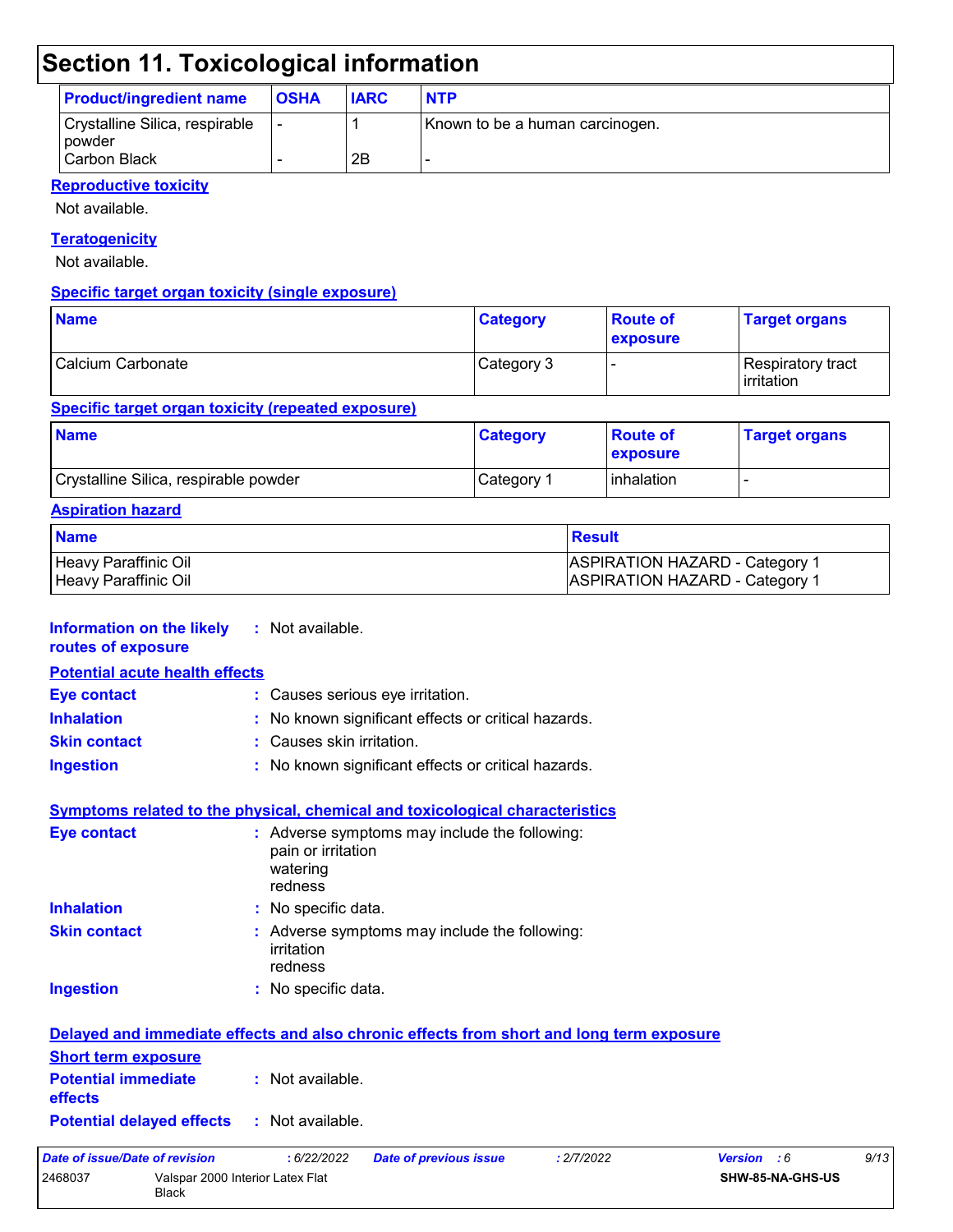### **Section 11. Toxicological information**

| <b>Long term exposure</b>                         |                                                                               |
|---------------------------------------------------|-------------------------------------------------------------------------------|
| <b>Potential immediate</b><br><b>effects</b>      | : Not available.                                                              |
| <b>Potential delayed effects : Not available.</b> |                                                                               |
| <b>Potential chronic health effects</b>           |                                                                               |
| Not available.                                    |                                                                               |
| <b>General</b>                                    | : Causes damage to organs through prolonged or repeated exposure.             |
| <b>Carcinogenicity</b>                            | : May cause cancer. Risk of cancer depends on duration and level of exposure. |
| <b>Mutagenicity</b>                               | : No known significant effects or critical hazards.                           |
| <b>Teratogenicity</b>                             | : No known significant effects or critical hazards.                           |
| <b>Developmental effects</b>                      | : No known significant effects or critical hazards.                           |
| <b>Fertility effects</b>                          | : No known significant effects or critical hazards.                           |
|                                                   |                                                                               |

#### **Numerical measures of toxicity** Not available. **Acute toxicity estimates**

### **Section 12. Ecological information**

#### **Toxicity**

Not available.

#### **Persistence and degradability**

Not available.

#### **Bioaccumulative potential**

Not available.

### **Mobility in soil**

**Soil/water partition coefficient (KOC)**

**:** Not available.

### **Other adverse effects** : No known significant effects or critical hazards.

### **Section 13. Disposal considerations**

| <b>Disposal methods</b>        | : The generation of waste should be avoided or minimized wherever possible. Disposal<br>of this product, solutions and any by-products should at all times comply with the<br>requirements of environmental protection and waste disposal legislation and any<br>regional local authority requirements. Dispose of surplus and non-recyclable products<br>via a licensed waste disposal contractor. Waste should not be disposed of untreated to<br>the sewer unless fully compliant with the requirements of all authorities with jurisdiction.<br>Waste packaging should be recycled. Incineration or landfill should only be considered<br>when recycling is not feasible. This material and its container must be disposed of in a<br>safe way. Care should be taken when handling emptied containers that have not been<br>cleaned or rinsed out. Empty containers or liners may retain some product residues.<br>Avoid dispersal of spilled material and runoff and contact with soil, waterways, drains<br>and sewers. |
|--------------------------------|-------------------------------------------------------------------------------------------------------------------------------------------------------------------------------------------------------------------------------------------------------------------------------------------------------------------------------------------------------------------------------------------------------------------------------------------------------------------------------------------------------------------------------------------------------------------------------------------------------------------------------------------------------------------------------------------------------------------------------------------------------------------------------------------------------------------------------------------------------------------------------------------------------------------------------------------------------------------------------------------------------------------------------|
| Data of inqualData of revision | 10/12<br>$.$ $6/22/2022$<br>.2770022<br>$Uarain - E$<br>Dota of province incur                                                                                                                                                                                                                                                                                                                                                                                                                                                                                                                                                                                                                                                                                                                                                                                                                                                                                                                                                |

| Date of issue/Date of revision |                                           | : 6/22/2022 | <b>Date of previous issue</b> | : 2/7/2022 | <b>Version</b> : 6 |                  | 10/13 |
|--------------------------------|-------------------------------------------|-------------|-------------------------------|------------|--------------------|------------------|-------|
| 2468037                        | Valspar 2000 Interior Latex Flat<br>Black |             |                               |            |                    | SHW-85-NA-GHS-US |       |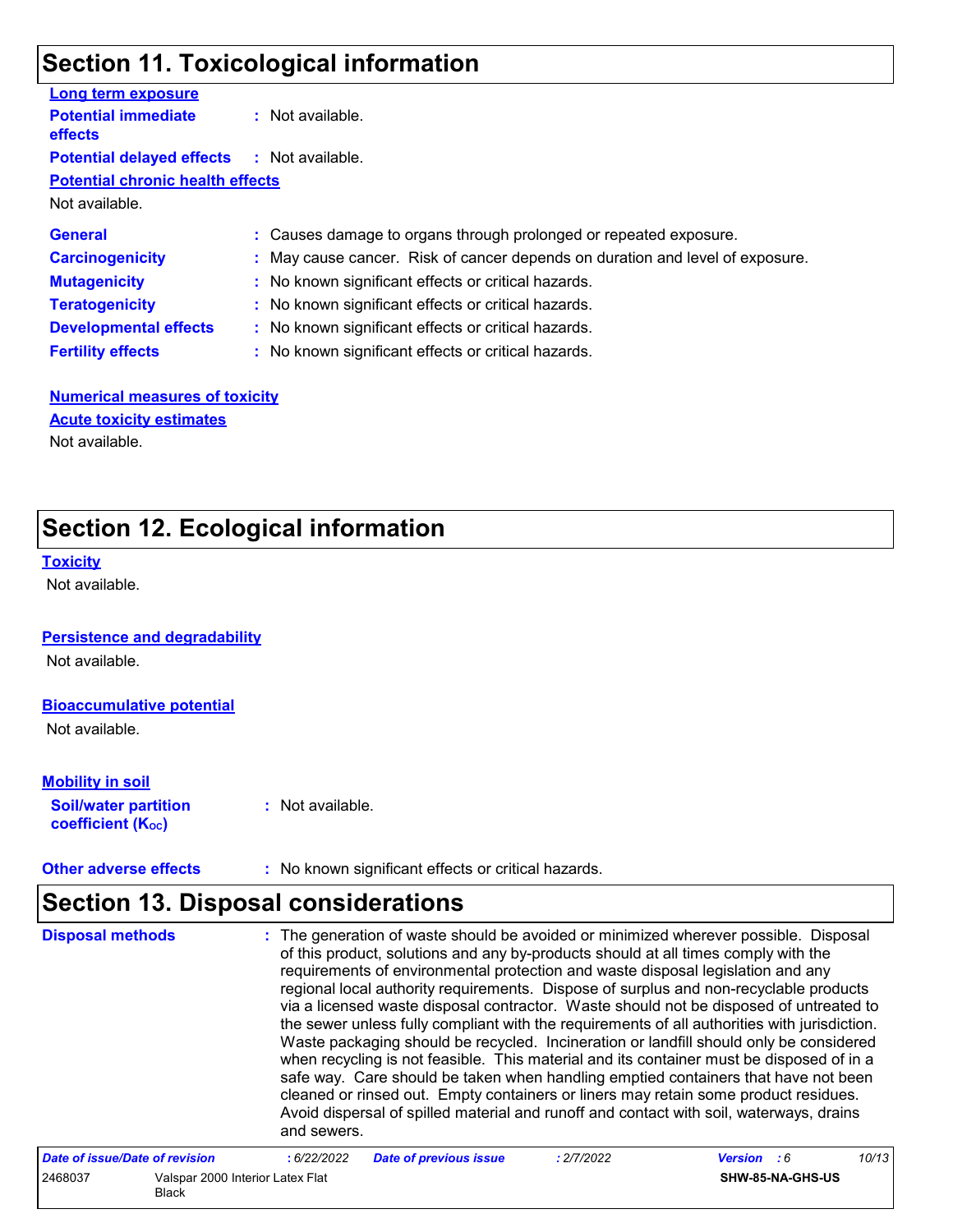### **Section 14. Transport information**

|                                                                                                   | <b>DOT</b><br><b>Classification</b> | <b>TDG</b><br><b>Classification</b>                            | <b>Mexico</b><br><b>Classification</b> | <b>IATA</b>                                                                                                                                                                                                                                                                                                                                                                                                                                                                                                                                                                                                       | <b>IMDG</b>    |
|---------------------------------------------------------------------------------------------------|-------------------------------------|----------------------------------------------------------------|----------------------------------------|-------------------------------------------------------------------------------------------------------------------------------------------------------------------------------------------------------------------------------------------------------------------------------------------------------------------------------------------------------------------------------------------------------------------------------------------------------------------------------------------------------------------------------------------------------------------------------------------------------------------|----------------|
| <b>UN number</b>                                                                                  | Not regulated.                      | Not regulated.                                                 | Not regulated.                         | Not regulated.                                                                                                                                                                                                                                                                                                                                                                                                                                                                                                                                                                                                    | Not regulated. |
| <b>UN proper</b><br>shipping name                                                                 |                                     |                                                                |                                        |                                                                                                                                                                                                                                                                                                                                                                                                                                                                                                                                                                                                                   |                |
| <b>Transport</b><br>hazard class(es)                                                              |                                     |                                                                |                                        |                                                                                                                                                                                                                                                                                                                                                                                                                                                                                                                                                                                                                   |                |
| <b>Packing group</b>                                                                              |                                     |                                                                |                                        |                                                                                                                                                                                                                                                                                                                                                                                                                                                                                                                                                                                                                   |                |
| <b>Environmental</b><br>hazards                                                                   | No.                                 | No.                                                            | No.                                    | No.                                                                                                                                                                                                                                                                                                                                                                                                                                                                                                                                                                                                               | No.            |
| <b>Additional</b><br><b>information</b>                                                           |                                     |                                                                |                                        |                                                                                                                                                                                                                                                                                                                                                                                                                                                                                                                                                                                                                   |                |
| <b>Special precautions for user :</b><br><b>Transport in bulk according</b><br>to IMO instruments | : Not available.                    | substances and on all actions in case of emergency situations. |                                        | Multi-modal shipping descriptions are provided for informational purposes and do not<br>consider container sizes. The presence of a shipping description for a particular<br>mode of transport (sea, air, etc.), does not indicate that the product is packaged<br>suitably for that mode of transport. All packaging must be reviewed for suitability<br>prior to shipment, and compliance with the applicable regulations is the sole<br>responsibility of the person offering the product for transport. People loading and<br>unloading dangerous goods must be trained on all of the risks deriving from the |                |

### **Section 15. Regulatory information**

**TSCA 5(a)2 proposed significant new use rules**: 2-Methyl-4-isothiazolin-3-one; 5-Chloro-2-methylisothiazolinone

#### **SARA 313**

SARA 313 (40 CFR 372.45) supplier notification can be found on the Environmental Data Sheet.

#### **California Prop. 65**

WARNING: This product contains chemicals known to the State of California to cause cancer and birth defects or other reproductive harm.

| <b>International regulations</b> |                                                              |
|----------------------------------|--------------------------------------------------------------|
| <b>International lists</b>       | Australia inventory (AIIC): Not determined.                  |
|                                  | China inventory (IECSC): Not determined.                     |
|                                  | Japan inventory (CSCL): Not determined.                      |
|                                  | Japan inventory (ISHL): Not determined.                      |
|                                  | Korea inventory (KECI): Not determined.                      |
|                                  | New Zealand Inventory of Chemicals (NZIoC): Not determined.  |
|                                  | Philippines inventory (PICCS): Not determined.               |
|                                  | Taiwan Chemical Substances Inventory (TCSI): Not determined. |
|                                  |                                                              |

| Date of issue/Date of revision |                                           | : 6/22/2022 | <b>Date of previous issue</b> | : 2/7/2022 | <b>Version</b> : 6 |                         | 11/13 |
|--------------------------------|-------------------------------------------|-------------|-------------------------------|------------|--------------------|-------------------------|-------|
| 2468037                        | Valspar 2000 Interior Latex Flat<br>Black |             |                               |            |                    | <b>SHW-85-NA-GHS-US</b> |       |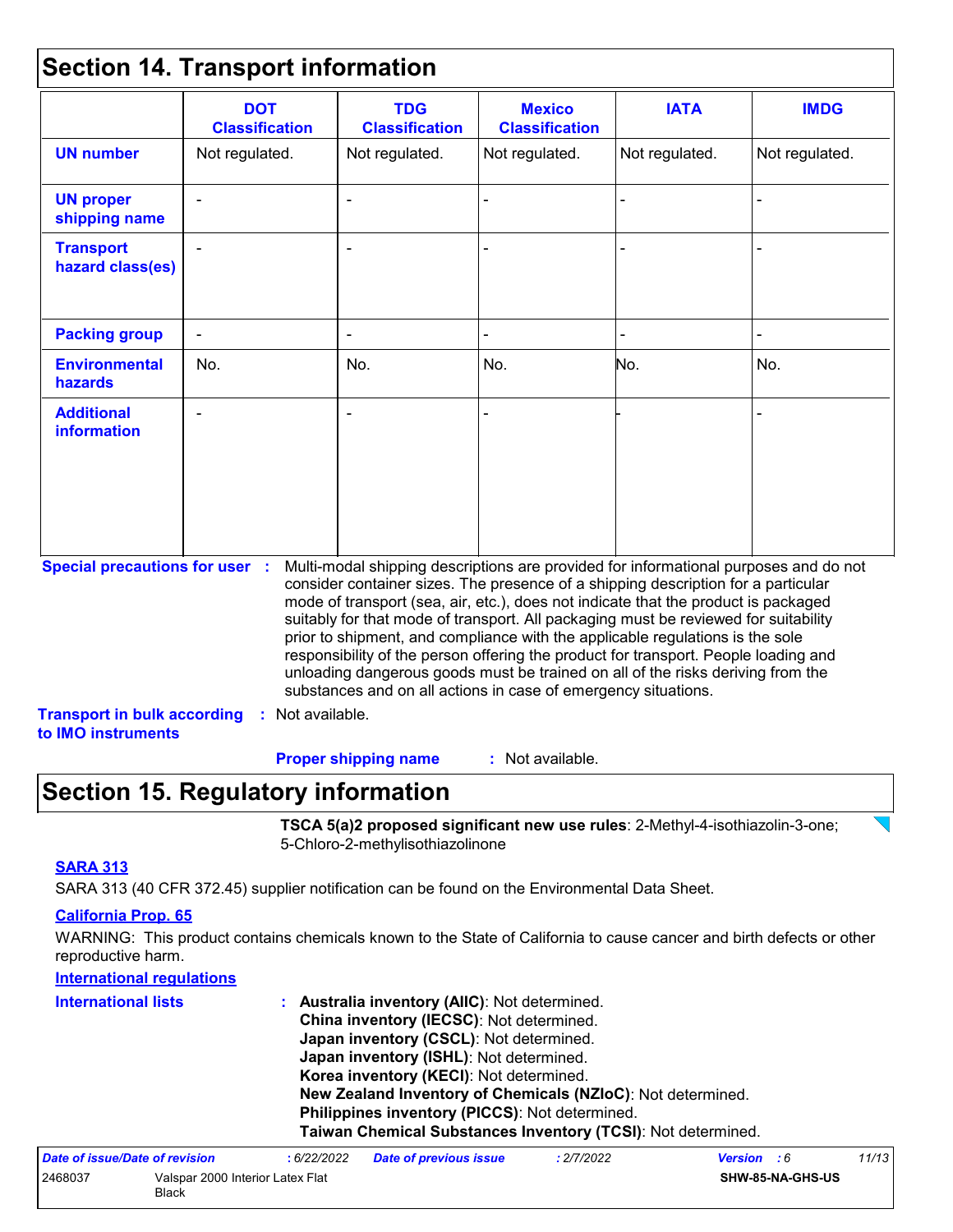### **Section 15. Regulatory information**

**Thailand inventory**: Not determined. **Turkey inventory**: Not determined. **Vietnam inventory**: Not determined.

### **Section 16. Other information**

### **Hazardous Material Information System (U.S.A.)**



**The customer is responsible for determining the PPE code for this material. For more information on HMIS® Personal Protective Equipment (PPE) codes, consult the HMIS® Implementation Manual.**

**Caution: HMIS® ratings are based on a 0-4 rating scale, with 0 representing minimal hazards or risks, and 4 representing significant hazards or risks. Although HMIS® ratings and the associated label are not required on SDSs or products leaving a facility under 29 CFR 1910.1200, the preparer may choose to provide them. HMIS® ratings are to be used with a fully implemented HMIS® program. HMIS® is a registered trademark and service mark of the American Coatings Association, Inc.**

**Procedure used to derive the classification**

|                                                                                                                                                                                                                                                                                                      |  | <b>Classification</b>                                                                                                                                                                                                                                                                                                                                                                                                                                                                                                                                                                                                      | <b>Justification</b> |  |  |
|------------------------------------------------------------------------------------------------------------------------------------------------------------------------------------------------------------------------------------------------------------------------------------------------------|--|----------------------------------------------------------------------------------------------------------------------------------------------------------------------------------------------------------------------------------------------------------------------------------------------------------------------------------------------------------------------------------------------------------------------------------------------------------------------------------------------------------------------------------------------------------------------------------------------------------------------------|----------------------|--|--|
| Calculation method<br>SKIN CORROSION/IRRITATION - Category 2<br>SERIOUS EYE DAMAGE/ EYE IRRITATION - Category 2A<br><b>Calculation method</b><br>CARCINOGENICITY - Category 1A<br><b>Calculation method</b><br>SPECIFIC TARGET ORGAN TOXICITY (REPEATED EXPOSURE) - Category 1<br>Calculation method |  |                                                                                                                                                                                                                                                                                                                                                                                                                                                                                                                                                                                                                            |                      |  |  |
| <b>History</b>                                                                                                                                                                                                                                                                                       |  |                                                                                                                                                                                                                                                                                                                                                                                                                                                                                                                                                                                                                            |                      |  |  |
| Date of printing                                                                                                                                                                                                                                                                                     |  | : 6/22/2022                                                                                                                                                                                                                                                                                                                                                                                                                                                                                                                                                                                                                |                      |  |  |
| Date of issue/Date of<br>revision                                                                                                                                                                                                                                                                    |  | : 6/22/2022                                                                                                                                                                                                                                                                                                                                                                                                                                                                                                                                                                                                                |                      |  |  |
| Date of previous issue                                                                                                                                                                                                                                                                               |  | : 2/7/2022                                                                                                                                                                                                                                                                                                                                                                                                                                                                                                                                                                                                                 |                      |  |  |
| <b>Version</b>                                                                                                                                                                                                                                                                                       |  | : 6                                                                                                                                                                                                                                                                                                                                                                                                                                                                                                                                                                                                                        |                      |  |  |
| <b>Key to abbreviations</b>                                                                                                                                                                                                                                                                          |  | $:$ ATE = Acute Toxicity Estimate<br><b>BCF</b> = Bioconcentration Factor<br>GHS = Globally Harmonized System of Classification and Labelling of Chemicals<br>IATA = International Air Transport Association<br><b>IBC</b> = Intermediate Bulk Container<br><b>IMDG = International Maritime Dangerous Goods</b><br>LogPow = logarithm of the octanol/water partition coefficient<br>MARPOL = International Convention for the Prevention of Pollution From Ships, 1973<br>as modified by the Protocol of 1978. ("Marpol" = marine pollution)<br>$N/A = Not available$<br>SGG = Segregation Group<br>$UN = United Nations$ |                      |  |  |

**Indicates information that has changed from previously issued version.**

#### **Notice to reader**

**It is recommended that each customer or recipient of this Safety Data Sheet (SDS) study it carefully and consult resources, as necessary or appropriate, to become aware of and understand the data contained in this SDS and any hazards associated with the product. This information is provided in good faith and believed to be accurate as of the effective date herein. However, no warranty, express or implied, is given. The information presented here applies only to the product as shipped. The addition of any material can change the composition, hazards and risks of the product. Products shall not be repackaged, modified, or tinted except as specifically instructed by the manufacturer, including but not limited to the incorporation of products not specified by the manufacturer, or the use or addition of products in proportions not specified by the manufacturer. Regulatory requirements** 

| Date of issue/Date of revision |                                  | : 6/22/2022 | <b>Date of previous issue</b> | : 2/7/2022 | <b>Version</b> : 6      | 12/13 |
|--------------------------------|----------------------------------|-------------|-------------------------------|------------|-------------------------|-------|
| 2468037                        | Valspar 2000 Interior Latex Flat |             |                               |            | <b>SHW-85-NA-GHS-US</b> |       |
|                                | Black                            |             |                               |            |                         |       |